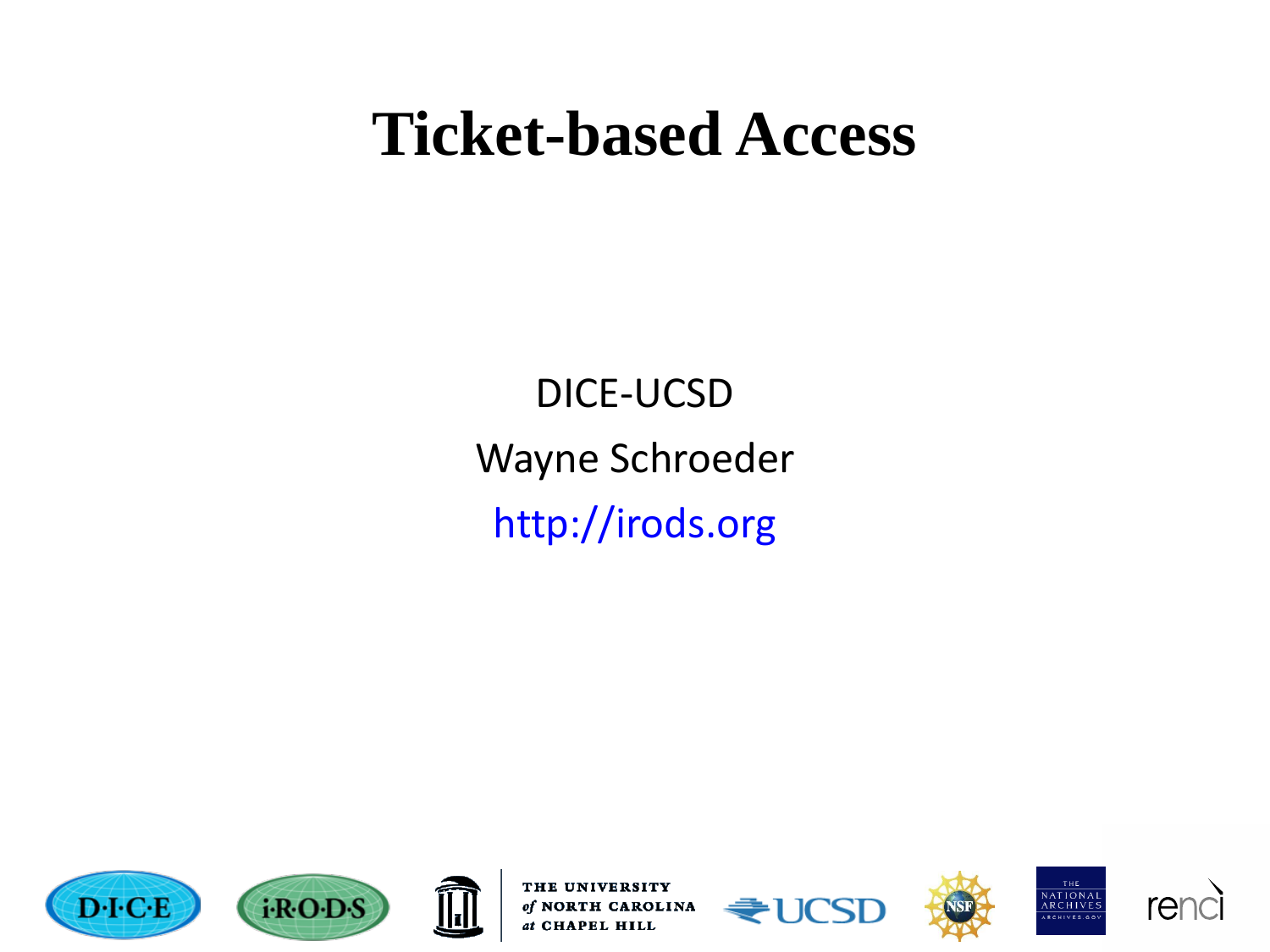# **Tickets Overview**

Requested by iPlant for specific use cases

Less secure but flexible and various features improve safety

- Plain-text, shared in email, etc.
- Restrictions on client host, uses, users/groups, etc

Pseudo-random, like 6tvQlqNXIbTCTX, or owner-selected

All Attributes Maintained in ICAT

Owner can mod, add/remove restrictions, remove at any time.

Changes to internal ICAT SQL Access control

- irods users, anonymous, strict mode
- Collections, data-object queries





**CAROLINA** 





 $ATIONAI$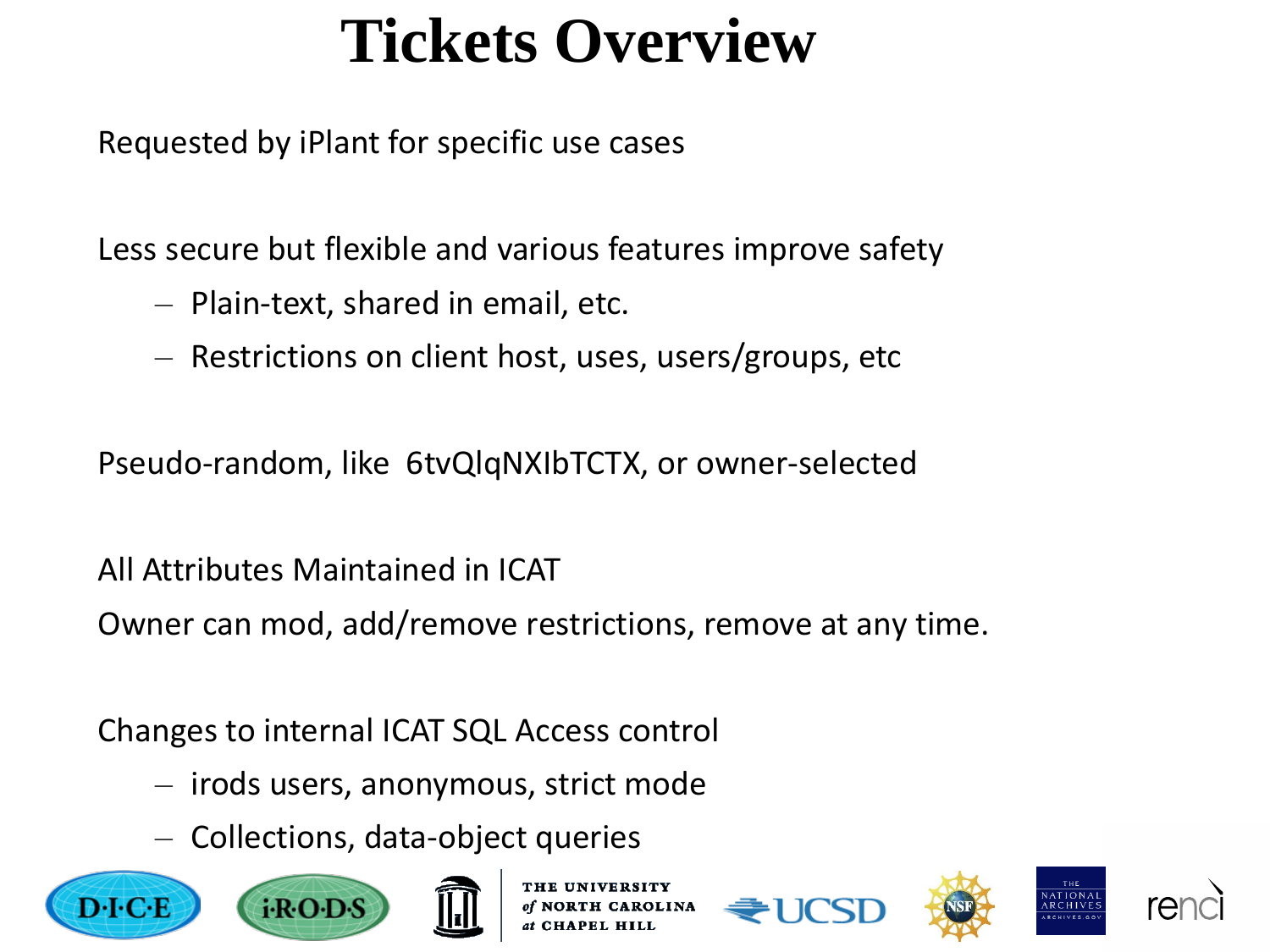### **Ticket Interfaces**

iticket

– create, modify, remove, list iget/iput -t Ticket

Java Jargon-interface

- create, modify, remove, list
- And utilize





**UNIVERSITY** of NORTH CAROLINA at CHAPEL HILL







NATIONAL<br>ARCHIVES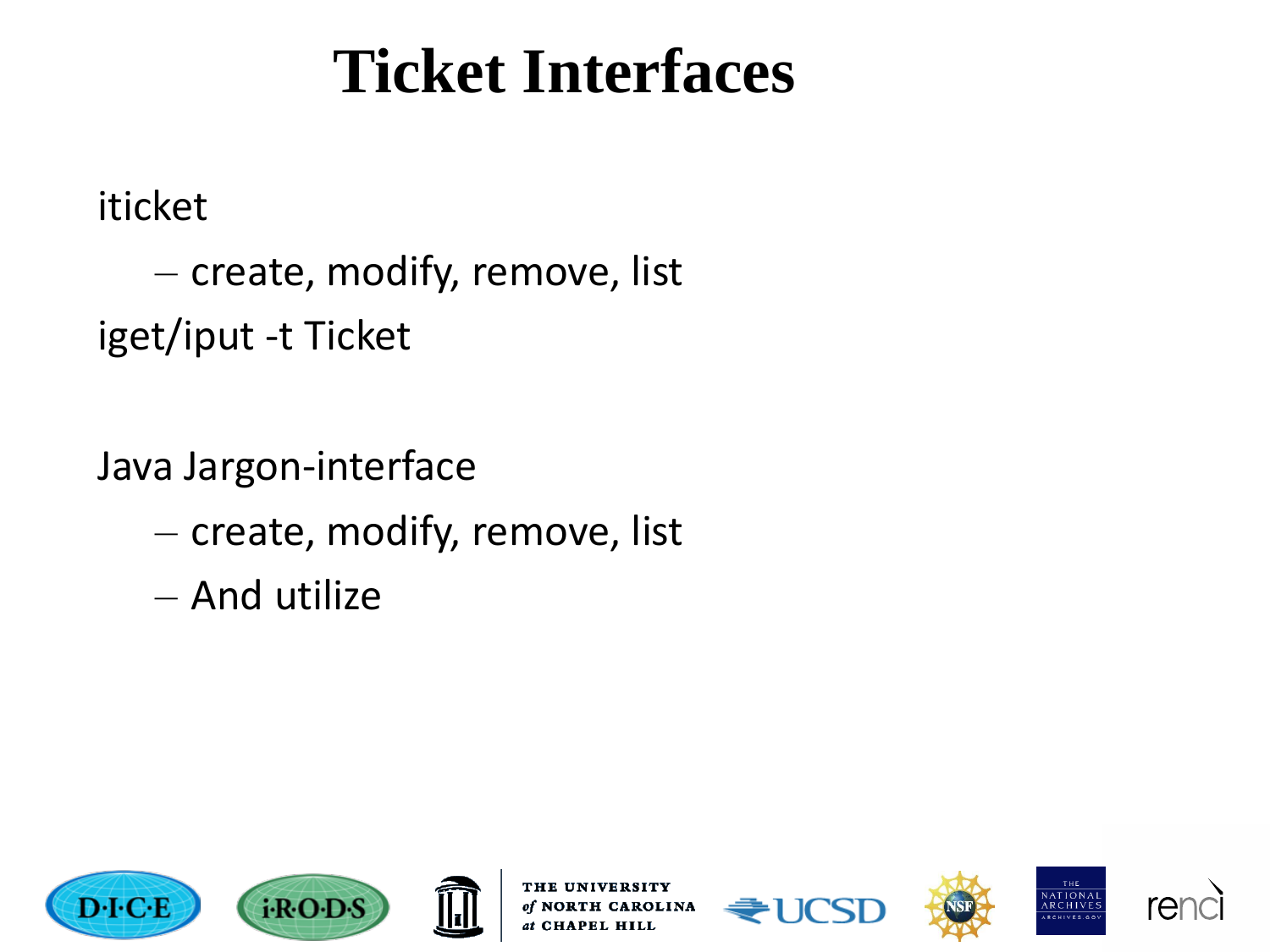# **iticket sub-commands**

create read/write Object-Name [string] (create a new ticket) mod Ticket\_string-or-id uses/expire string-or-none (modify restrictions) mod Ticket\_string-or-id write-bytes-or-file number-or-0 (modify restrictions) mod Ticket string-or-id add/remove host/user/group string (modify restrictions) ls [Ticket\_string-or-id] (non-admins will see just your own) ls-all (list all your tickets, even with missing targets) delete ticket\_string-or-id

quit





TH CAROLINA





VATIONAL

**RCHIVE** 

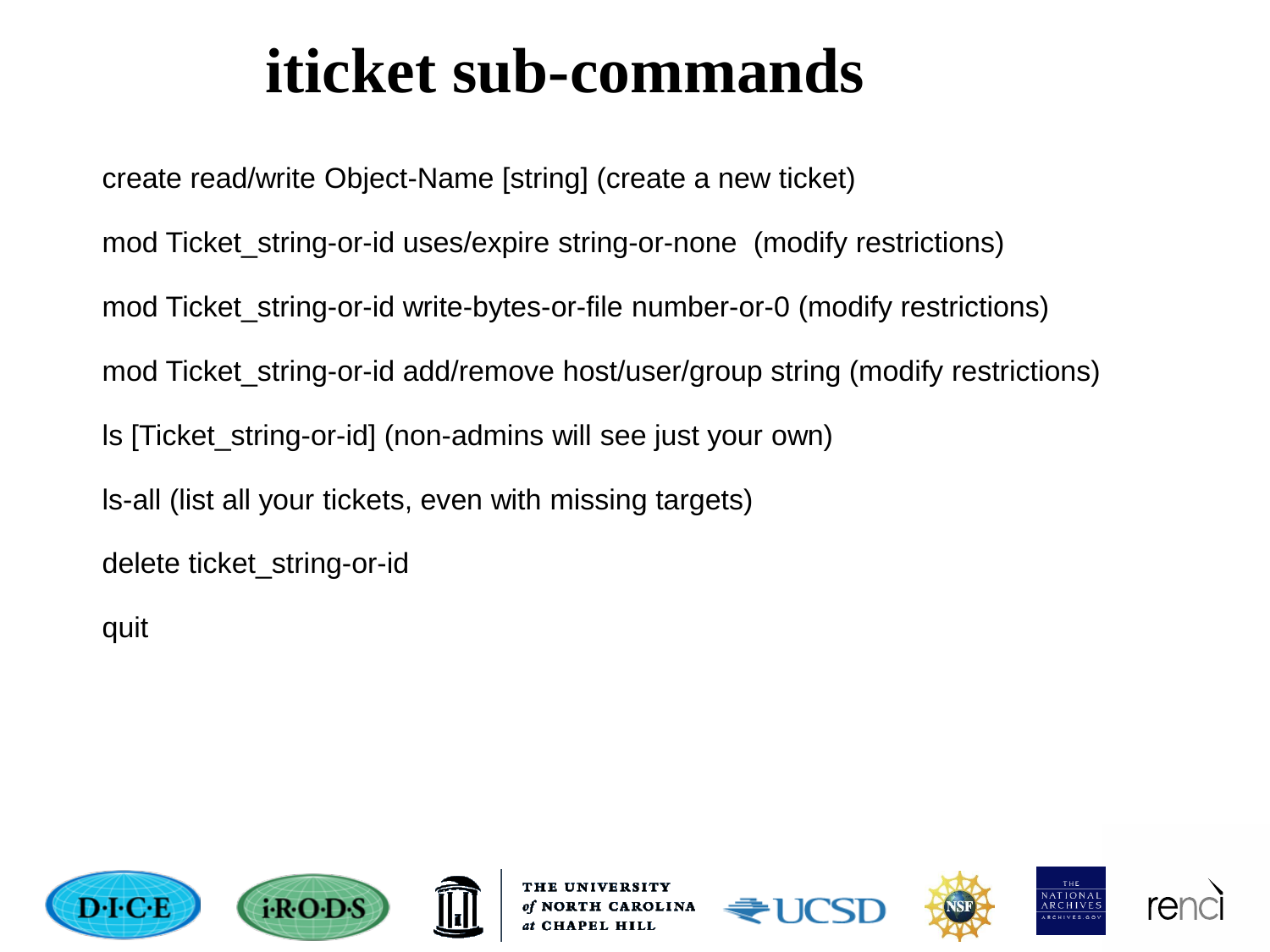#### **iticket examples**

schroeder@zuri:~\$ iticket ls d3w id: 27070 string: d3w ticket type: write obj type: collection owner name: rods owner zone: newZone uses count: 0 uses limit: 0 write file count: 3 write file limit: 10 write byte count: 0 write byte limit: 0 expire time: none collection name: /newZone/home/rods/d3 No host restrictions No user restrictions No group restrictions schroeder@zuri:~\$









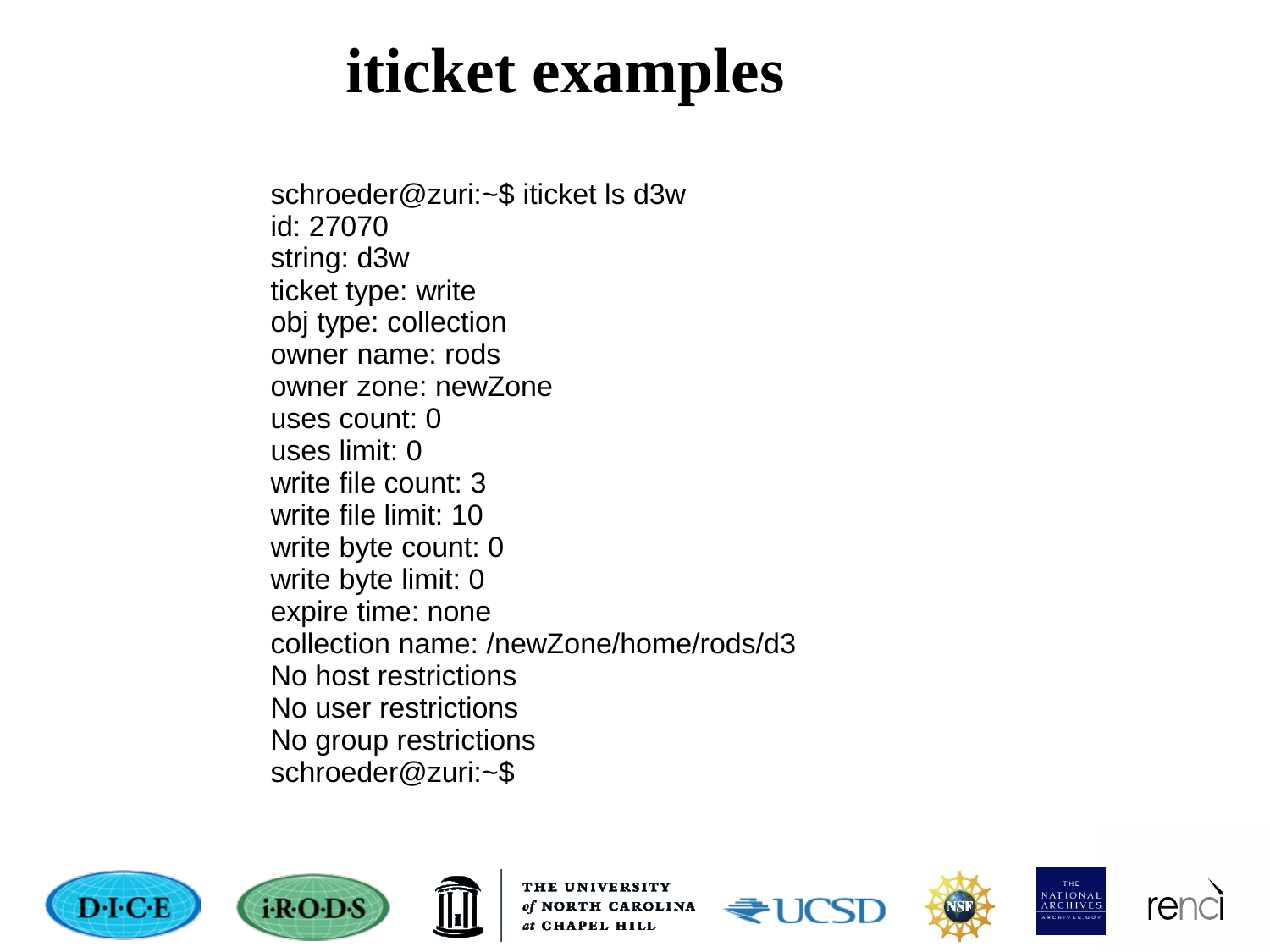### **iticket examples**

schroeder@zuri:~\$ iput file1 schroeder@zuri:~\$ iticket create read file1 file1t schroeder@zuri:~\$ iticket ls file1t id: 28071 string: file1t ticket type: read obj type: data owner name: rods owner zone: newZone uses count: 0 uses limit: 0 write file count: 0 write file limit: 10 write byte count: 0 write byte limit: 0 expire time: none data -object name: file1 data collection: /newZone/home/rods No host restrictions No user restrictions No group restrictions ----

schroeder@zuri:~\$











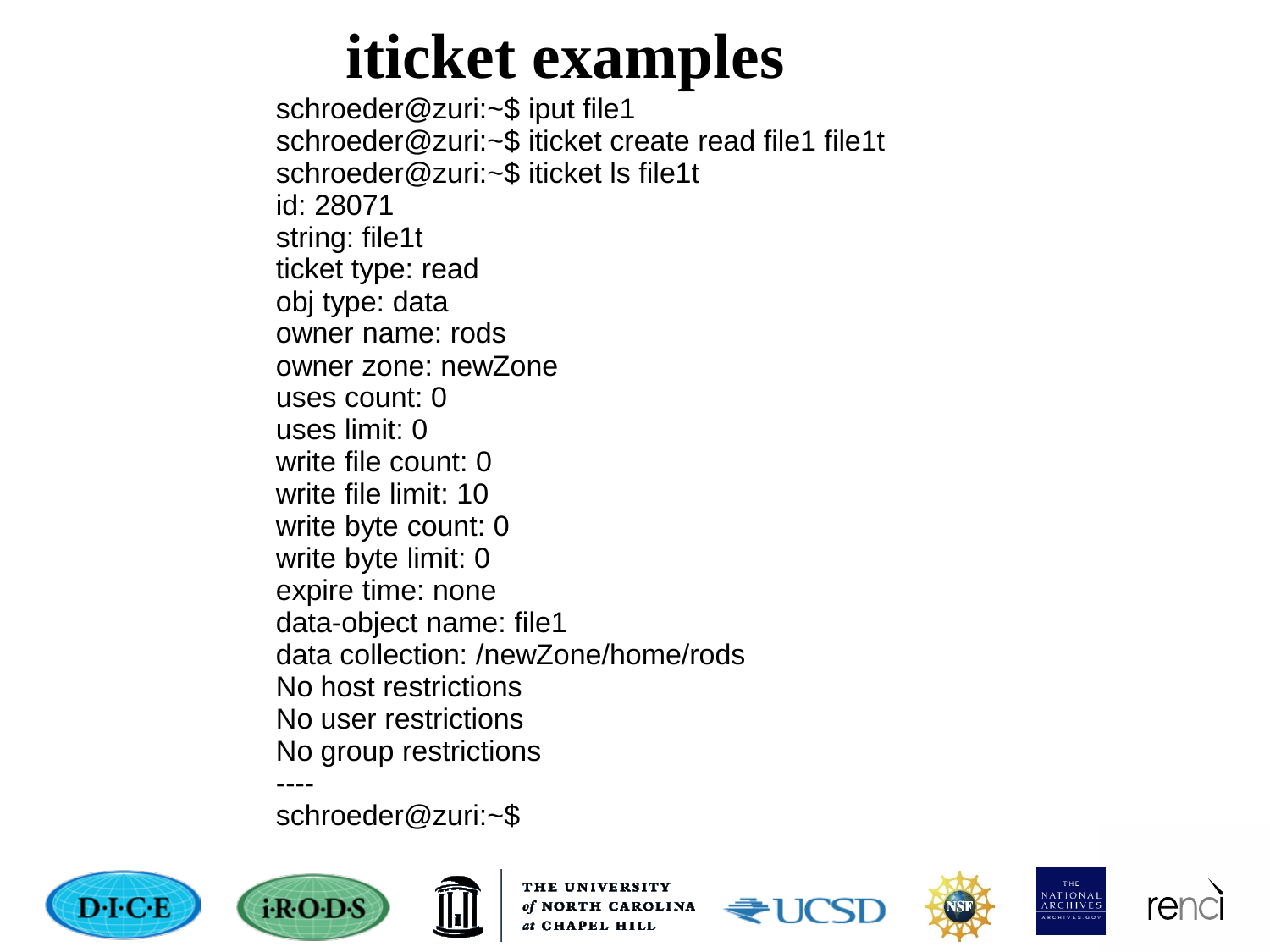### **iticket examples**

schroeder@zuri:~\$ iticket iticket>mod file1t add host pivo.ucsd.edu iticket>ls file1t id: 28071 string: file1t ticket type: read obj type: data owner name: rods owner zone: newZone uses count: 0 uses limit: 0 write file count: 0 write file limit: 10 write byte count: 0 write byte limit: 0 expire time: none data -object name: file1 data collection: /newZone/home/rods restricted -to host: 137.110.243.161 No user restrictions No group restrictions ----

iticket>





THE UNIVERSITY of NORTH CAROLINA at CHAPEL HILL







THE

NATIONAL<br>ARCHIVES

RCHIVES.GO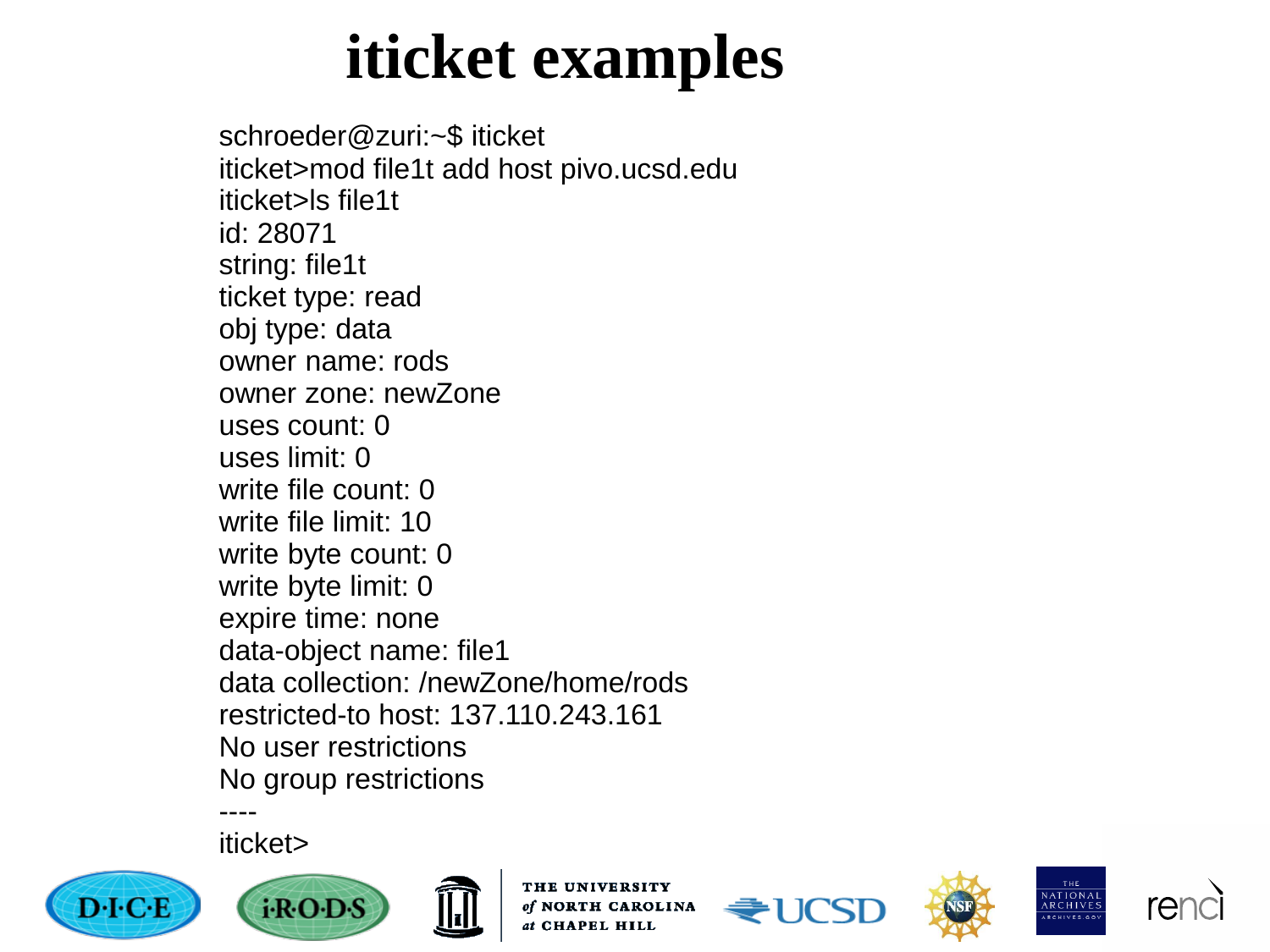#### iticket testing

#### Jargon Java Test Suite

#### server/test/bin/icatTicketTest.pl:

| # Basic means access fails without ticket, succeeds with it.                  |                         |              |              |                 |                            |                               |                                  |    |  |
|-------------------------------------------------------------------------------|-------------------------|--------------|--------------|-----------------|----------------------------|-------------------------------|----------------------------------|----|--|
| # 'use' checks that it updates and limit is enforced.                         |                         |              |              |                 |                            |                               |                                  |    |  |
| # 'write-bytes' and 'write-files' also check for updates and limits enforced. |                         |              |              |                 |                            |                               |                                  |    |  |
| #                                                                             |                         |              |              |                 |                            |                               | basic expire use host user group |    |  |
| #read file user                                                               | X —                     | X.           | X.           | X.              | X.                         | X                             |                                  |    |  |
| #read file anon                                                               | $\mathsf{X}$            | X X X X X    |              |                 |                            |                               |                                  |    |  |
| #read file strict $\mathsf{x}$                                                |                         | $\mathsf{X}$ | $\mathsf{X}$ | X —             | x x                        |                               |                                  |    |  |
| #read coll user                                                               | $\mathsf{X}$            | $\mathsf{X}$ | X.           | $\mathsf{X}$    |                            | x x                           |                                  |    |  |
| #read coll anon                                                               | $\mathsf{X}$            | $\mathsf{X}$ | $\mathsf{X}$ | $\mathsf{X}$    |                            | $\mathsf{X} \quad \mathsf{X}$ |                                  |    |  |
| #read coll strict                                                             | $\mathsf{X}$            | $\mathsf{X}$ |              | $X$ $X$         | x x                        |                               |                                  |    |  |
| #                                                                             | write-bytes write-files |              |              |                 |                            |                               |                                  |    |  |
| #write file user                                                              | X.                      | X.           | X —          | X —             |                            | $X$ $X$                       | X                                | X. |  |
| #write file anon                                                              | $\mathsf{x}$            | $\mathbf{x}$ |              | $X$ $X$ $X$ $X$ |                            |                               | $\mathsf{X}$                     | X  |  |
| #write file strict                                                            | $\mathsf{x}$            | X.           | X —          | X —             | $X$ $X$                    |                               | X                                | X. |  |
| #write coll user                                                              | $\mathsf{x}$            | $\mathsf{X}$ |              | $X$ $X$ $X$ $X$ |                            |                               | X                                | X  |  |
| #write coll anon                                                              | $\mathsf{x}$            | $\mathsf{X}$ | X.           |                 | $\times$ $\times$ $\times$ |                               | X                                | X  |  |
| #write coll strict                                                            | x                       | X.           | X X          |                 | X X                        |                               | X                                | х  |  |









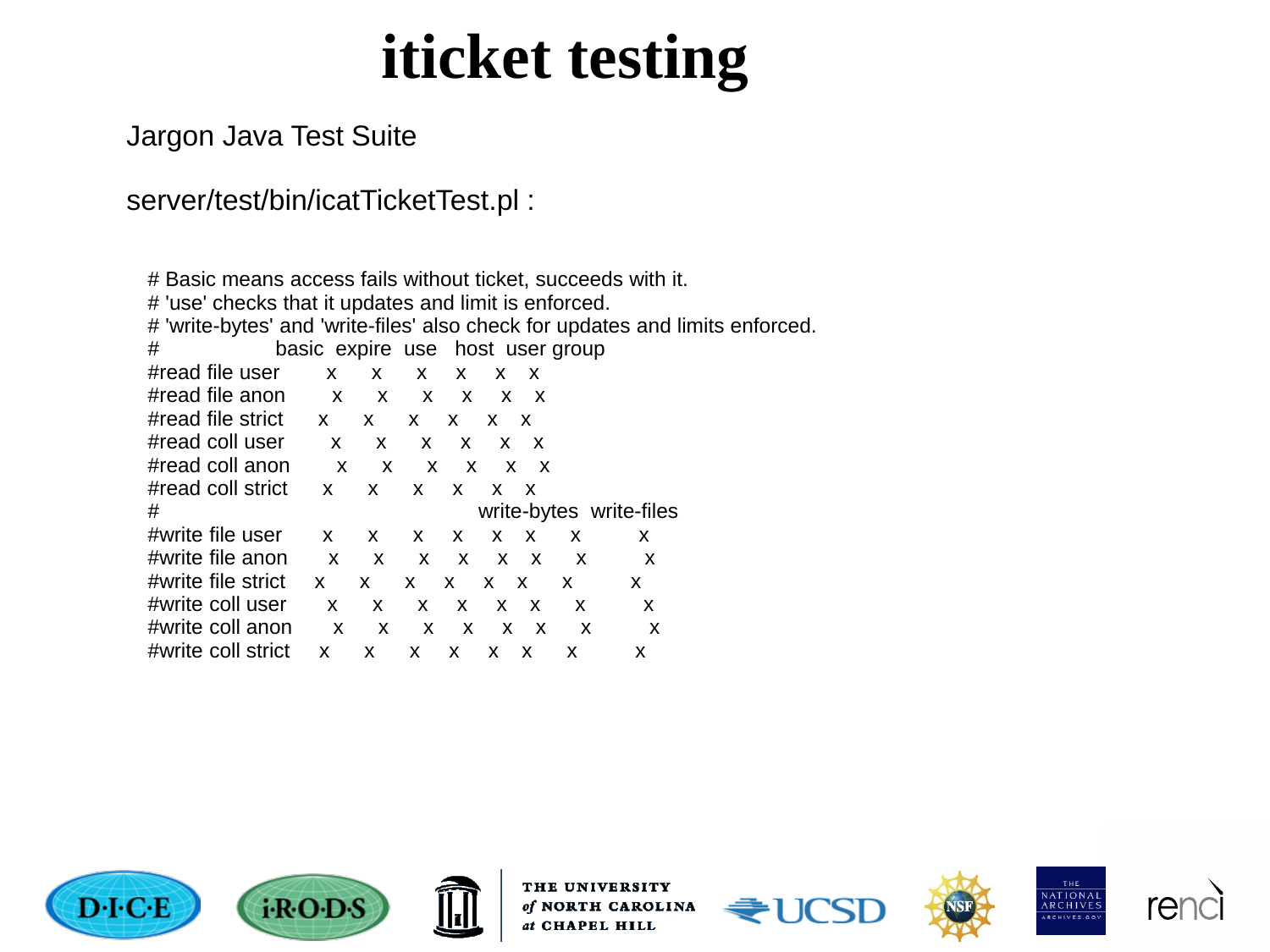### **More Information**

irods.org

- Ticket-based Access page
- Release Notes 3.1

iticket h iticket h mod





**TH UNIVERSITY** of NORTH CAROLINA at CHAPEL HILL







THE